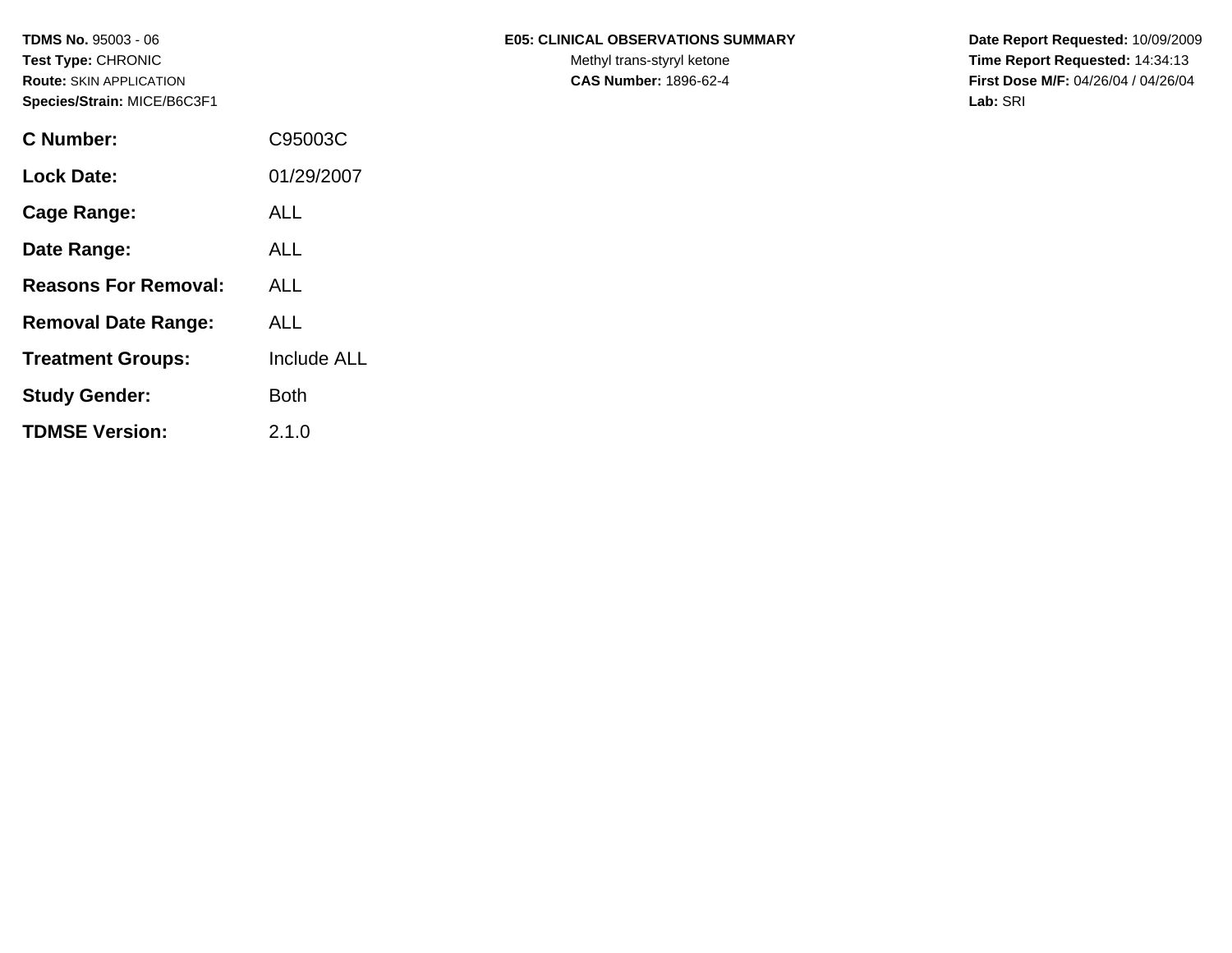#### **TDMS No.** 95003 - 06 **E05: CLINICAL OBSERVATIONS SUMMARY Date Report Requested:** 10/09/2009

Test Type: CHRONIC **Test Type:** CHRONIC **Test Type:** CHRONIC **Time Report Requested:** 14:34:13 **Route:** SKIN APPLICATION **CAS Number:** 1896-62-4 **First Dose M/F:** 04/26/04 / 04/26/04

**SEX:** MALE **WEEK:** 105

|                              |                 | 0 MG/KG<br>10 MG/KG<br>30 MG/KG |                |                 |                | 90 MG/KG        |                |                   |
|------------------------------|-----------------|---------------------------------|----------------|-----------------|----------------|-----------------|----------------|-------------------|
| <b>OBSERVATION</b>           | <b>CURRENT*</b> | TOTAL+                          | <b>CURRENT</b> | <b>TOTAL</b>    | <b>CURRENT</b> | <b>TOTAL</b>    | <b>CURRENT</b> | <b>TOTAL</b>      |
| <b>Abnormal Breathing</b>    | 0/0             | 0/50                            | 0/0            | 0/50            | 0/0            | 0/50            | 0/0            | $2/50$<br>DAY 704 |
| <b>Eye Abnormality</b>       | 0/0             | 1/50<br>DAY 536                 | 0/0            | 2/50<br>DAY 620 | 0/0            | 3/50<br>DAY 452 | 0/0            | 4/50<br>DAY 452   |
| <b>Impaired Gait</b>         | 0/0             | 1/50<br>DAY 620                 | 0/0            | 0/50            | 0/0            | 0/50            | 0/0            | 0/50              |
| <b>Mass</b><br>Torso/Ventral | 0/0             | 1/50<br>DAY 704                 | 0/0            | 2/50<br>DAY 424 | 0/0            | 3/50<br>DAY 452 | 0/0            | 1/50<br>DAY 704   |
| <b>Mass</b><br>Appendage     | 0/0             | 0/50                            | 0/0            | 0/50            | 0/0            | 1/50<br>DAY 228 | 0/0            | 1/50<br>DAY 228   |
| <b>Mass</b><br>Torso/Dorsal  | 0/0             | 0/50                            | 0/0            | 0/50            | 0/0            | 1/50<br>DAY 676 | 0/0            | 0/50              |
| <b>Mass</b><br>Head          | 0/0             | 1/50<br>DAY 536                 | 0/0            | 1/50<br>DAY 704 | 0/0            | 2/50<br>DAY 480 | 0/0            | 4/50<br>DAY 480   |
| <b>Mass</b><br>Torso/Lateral | 0/0             | $2/50$<br>DAY 508               | 0/0            | 1/50<br>DAY 480 | 0/0            | 0/50            | 0/0            | 0/50              |

\* ANIMALS WITH OBSERVATION IN CURRENT PERIOD / TOTAL ANIMALS OBSERVED IN CURRENT PERIOD (WITHIN 30 DAYS OF RUN DATE)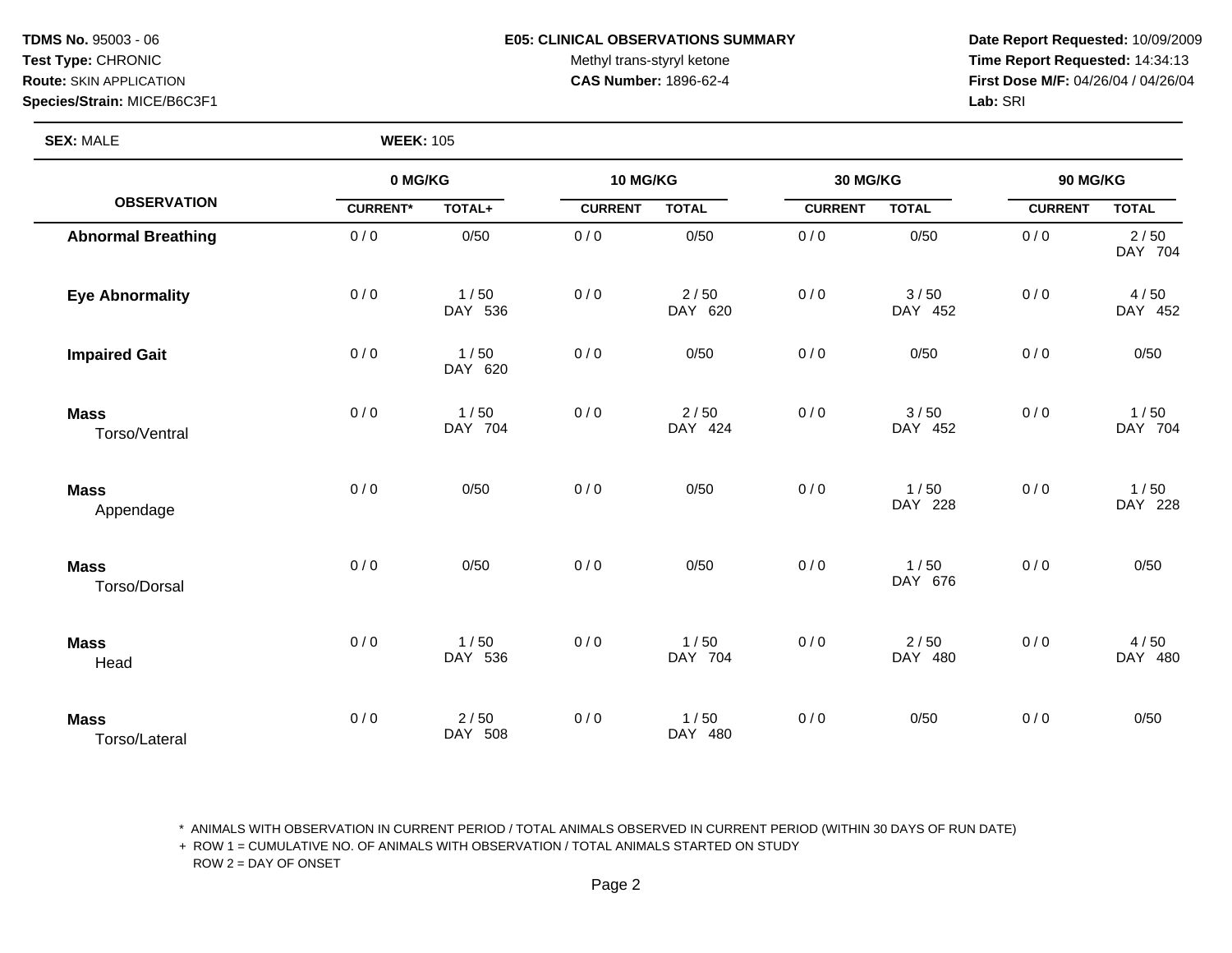### **TDMS No.** 95003 - 06 **E05: CLINICAL OBSERVATIONS SUMMARY Date Report Requested:** 10/09/2009

Test Type: CHRONIC **Test Type:** CHRONIC **Test Type:** CHRONIC **Time Report Requested:** 14:34:13 **Route:** SKIN APPLICATION **CAS Number:** 1896-62-4 **First Dose M/F:** 04/26/04 / 04/26/04

**SEX: MALE** 

|                                       | 0 MG/KG         | 10 MG/KG        |                |                 |                | 30 MG/KG        |                | 90 MG/KG        |  |
|---------------------------------------|-----------------|-----------------|----------------|-----------------|----------------|-----------------|----------------|-----------------|--|
| <b>OBSERVATION</b>                    | <b>CURRENT*</b> | TOTAL+          | <b>CURRENT</b> | <b>TOTAL</b>    | <b>CURRENT</b> | <b>TOTAL</b>    | <b>CURRENT</b> | <b>TOTAL</b>    |  |
| <b>Nasal/Eye Discharge</b>            | 0/0             | 1/50<br>DAY 536 | 0/0            | 2/50<br>DAY 704 | 0/0            | 1/50<br>DAY 452 | 0/0            | 3/50<br>DAY 480 |  |
| <b>Paralysis</b>                      | 0/0             | 0/50            | 0/0            | 0/50            | 0/0            | 1/50<br>DAY 704 | 0/0            | 0/50            |  |
| <b>Thin</b>                           | 0/0             | 2/50<br>DAY 172 | 0/0            | 0/50            | 0/0            | 1/50<br>DAY 704 | 0/0            | 1/50<br>DAY 144 |  |
| <b>Ulcer/Abscess</b><br>Torso/Dorsal  | 0/0             | 2/50<br>DAY 620 | 0/0            | 1/50<br>DAY 704 | 0/0            | 0/50            | 0/0            | 0/50            |  |
| <b>Ulcer/Abscess</b><br>Torso/Lateral | 0/0             | 0/50            | 0/0            | 0/50            | 0/0            | 1/50<br>DAY 620 | 0/0            | 0/50            |  |
| <b>Ulcer/Abscess</b><br>Torso/Ventral | 0/0             | 0/50            | 0/0            | 0/50            | 0/0            | 3/50<br>DAY 564 | 0/0            | 2/50<br>DAY 592 |  |
| <b>Ulcer/Abscess</b><br>Head          | 0/0             | 1/50<br>DAY 620 | 0/0            | 0/50            | 0/0            | 0/50            | 0/0            | 1/50<br>DAY 620 |  |

\* ANIMALS WITH OBSERVATION IN CURRENT PERIOD / TOTAL ANIMALS OBSERVED IN CURRENT PERIOD (WITHIN 30 DAYS OF RUN DATE)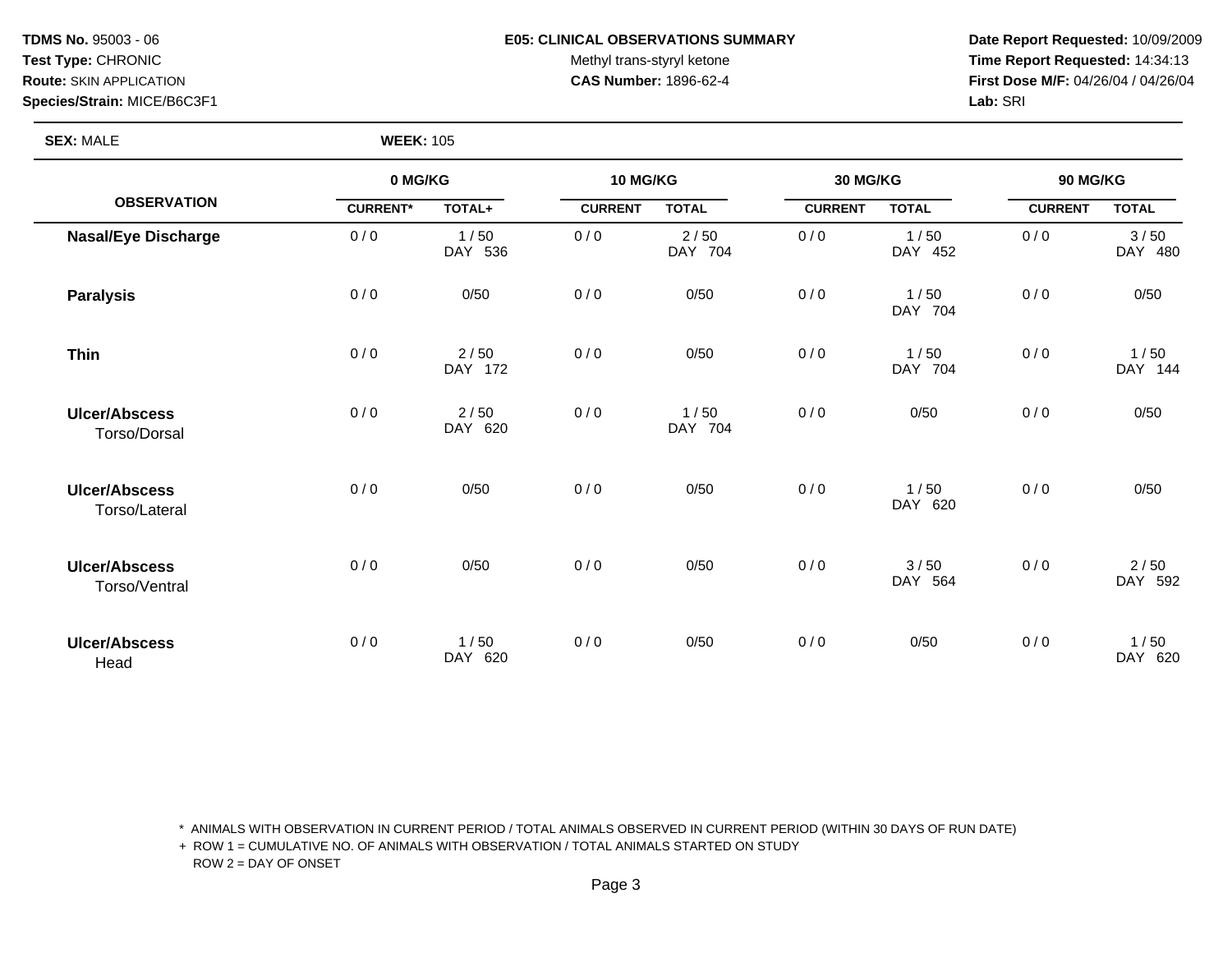| <b>TDMS No. 95003 - 06</b>     | <b>E05: CLINICAL OBSERVATIONS SUMMARY</b> | Date Rer         |
|--------------------------------|-------------------------------------------|------------------|
| <b>Test Type: CHRONIC</b>      | Methyl trans-styryl ketone                | Time Re          |
| <b>Route: SKIN APPLICATION</b> | <b>CAS Number: 1896-62-4</b>              | <b>First Dos</b> |
| Species/Strain: MICE/B6C3F1    |                                           | <b>Lab:</b> SRI  |

Methyl trans-styryl ketone **Time Report Requested:** 14:34:13 **CAS Number:** 1896-62-4 **First Dose M/F:** 04/26/04 / 04/26/04

**SEX:** MALE **WEEK:** 105

\*\*\* END OF MALE DATA \*\*\*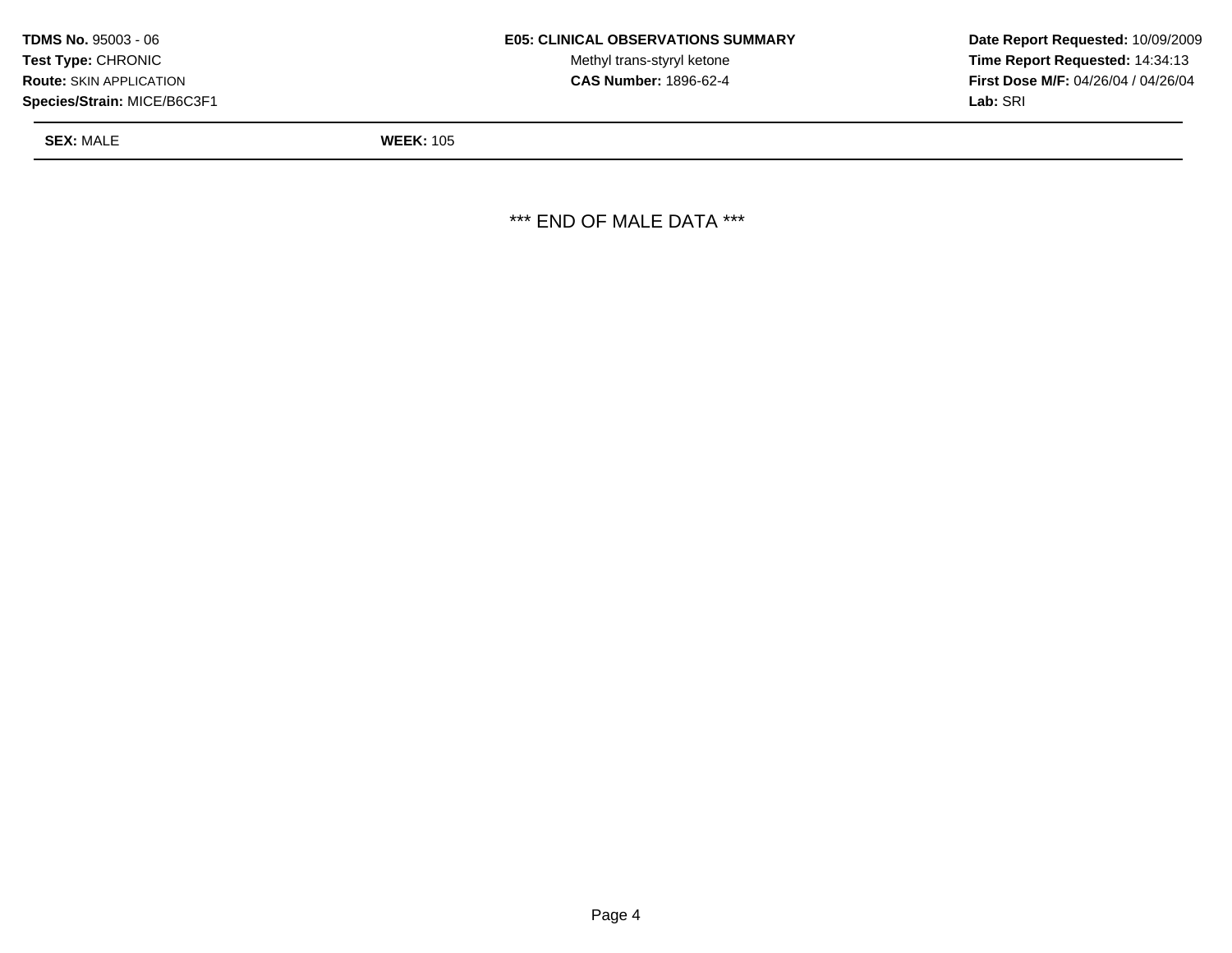#### **TDMS No.** 95003 - 06 **E05: CLINICAL OBSERVATIONS SUMMARY Date Report Requested:** 10/09/2009

Test Type: CHRONIC **Test Type:** CHRONIC **Test Type:** CHRONIC **Time Report Requested:** 14:34:13 **Route:** SKIN APPLICATION **CAS Number:** 1896-62-4 **First Dose M/F:** 04/26/04 / 04/26/04

**SEX:** FEMALE **WEEK:** 105

|                              |                 | 0 MG/KG           |                | 10 MG/KG        |                | 30 MG/KG          |                | 90 MG/KG        |  |
|------------------------------|-----------------|-------------------|----------------|-----------------|----------------|-------------------|----------------|-----------------|--|
| <b>OBSERVATION</b>           | <b>CURRENT*</b> | TOTAL+            | <b>CURRENT</b> | <b>TOTAL</b>    | <b>CURRENT</b> | <b>TOTAL</b>      | <b>CURRENT</b> | <b>TOTAL</b>    |  |
| <b>Eye Abnormality</b>       | 0/0             | $2/50$<br>DAY 705 | 0/0            | 1/50<br>DAY 705 | 0/0            | 1/50<br>DAY 453   | 0/0            | 0/50            |  |
| <b>Head Tilt</b>             | 0/0             | 0/50              | 0/0            | 1/50<br>DAY 621 | 0/0            | 0/50              | 0/0            | 2/50<br>DAY 537 |  |
| <b>Mass</b><br>Torso/Ventral | 0/0             | 0/50              | 0/0            | 1/50<br>DAY 537 | 0/0            | 0/50              | 0/0            | 0/50            |  |
| <b>Mass</b><br>Appendage     | 0/0             | 1/50<br>DAY 229   | 0/0            | 0/50            | 0/0            | 0/50              | 0/0            | 2/50<br>DAY 593 |  |
| <b>Mass</b><br>Torso/Dorsal  | 0/0             | 0/50              | 0/0            | 1/50<br>DAY 621 | 0/0            | 1/50<br>DAY 677   | 0/0            | 2/50<br>DAY 649 |  |
| <b>Mass</b><br>Head          | 0/0             | 0/50              | 0/0            | 0/50            | 0/0            | $2/50$<br>DAY 481 | 0/0            | 0/50            |  |
| <b>Mass</b><br>Torso/Lateral | 0/0             | 0/50              | 0/0            | 0/50            | 0/0            | $2/50$<br>DAY 677 | 0/0            | 1/50<br>DAY 621 |  |
| <b>Nasal/Eye Discharge</b>   | 0/0             | 0/50              | 0/0            | 0/50            | 0/0            | 1/50<br>DAY 509   | 0/0            | 0/50            |  |

\* ANIMALS WITH OBSERVATION IN CURRENT PERIOD / TOTAL ANIMALS OBSERVED IN CURRENT PERIOD (WITHIN 30 DAYS OF RUN DATE)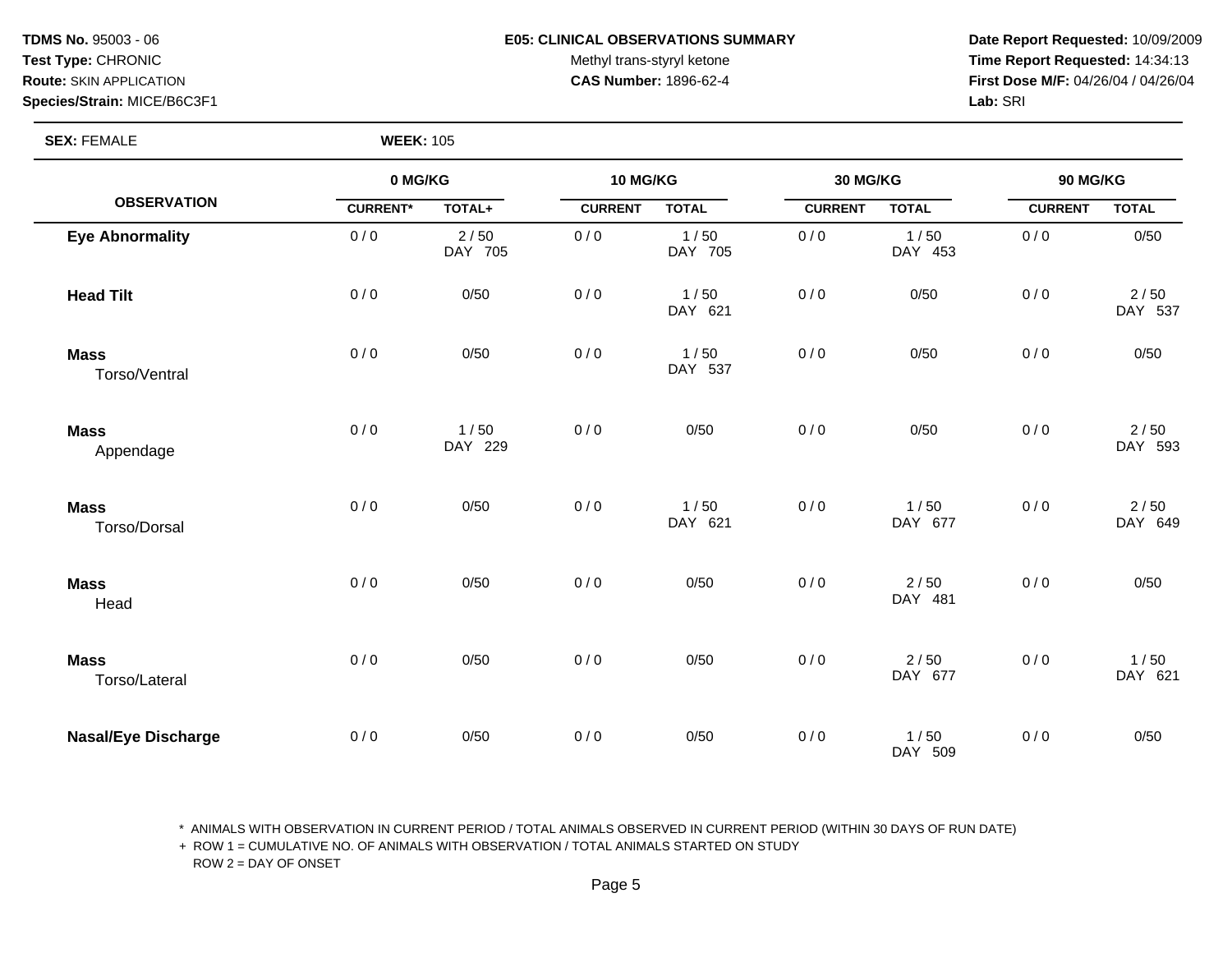#### **TDMS No.** 95003 - 06 **E05: CLINICAL OBSERVATIONS SUMMARY Date Report Requested:** 10/09/2009

Test Type: CHRONIC **Test Type:** CHRONIC **Test Type:** CHRONIC **Time Report Requested:** 14:34:13 **Route:** SKIN APPLICATION **CAS Number:** 1896-62-4 **First Dose M/F:** 04/26/04 / 04/26/04

#### **SEX:** FEMALE **WEEK:** 105

|                                |                 | 0 MG/KG                   |                | <b>10 MG/KG</b> |                | <b>30 MG/KG</b>           |                | <b>90 MG/KG</b>           |  |
|--------------------------------|-----------------|---------------------------|----------------|-----------------|----------------|---------------------------|----------------|---------------------------|--|
| <b>OBSERVATION</b>             | <b>CURRENT*</b> | TOTAL+                    | <b>CURRENT</b> | <b>TOTAL</b>    | <b>CURRENT</b> | <b>TOTAL</b>              | <b>CURRENT</b> | <b>TOTAL</b>              |  |
| <b>Ruffled Fur</b>             | 0/0             | 1/50<br>621<br>DAY.       | 0/0            | 0/50            | 0/0            | 1/50<br><b>DAY</b><br>621 | 0/0            | 0/50                      |  |
| <b>Thin</b>                    | 0/0             | 2/50<br><b>DAY</b><br>621 | 0/0            | 0/50            | 0/0            | 2/50<br><b>DAY</b><br>453 | 0/0            | 1/50<br><b>DAY</b><br>537 |  |
| Ulcer/Abscess<br>Torso/Lateral | 0/0             | 0/50                      | 0/0            | 0/50            | 0/0            | 1/50<br><b>DAY</b><br>705 | 0/0            | 0/50                      |  |
| <b>Ulcer/Abscess</b><br>Head   | 0/0             | 0/50                      | 0/0            | 0/50            | 0/0            | 1/50<br>DAY 537           | 0/0            | 0/50                      |  |

\* ANIMALS WITH OBSERVATION IN CURRENT PERIOD / TOTAL ANIMALS OBSERVED IN CURRENT PERIOD (WITHIN 30 DAYS OF RUN DATE)